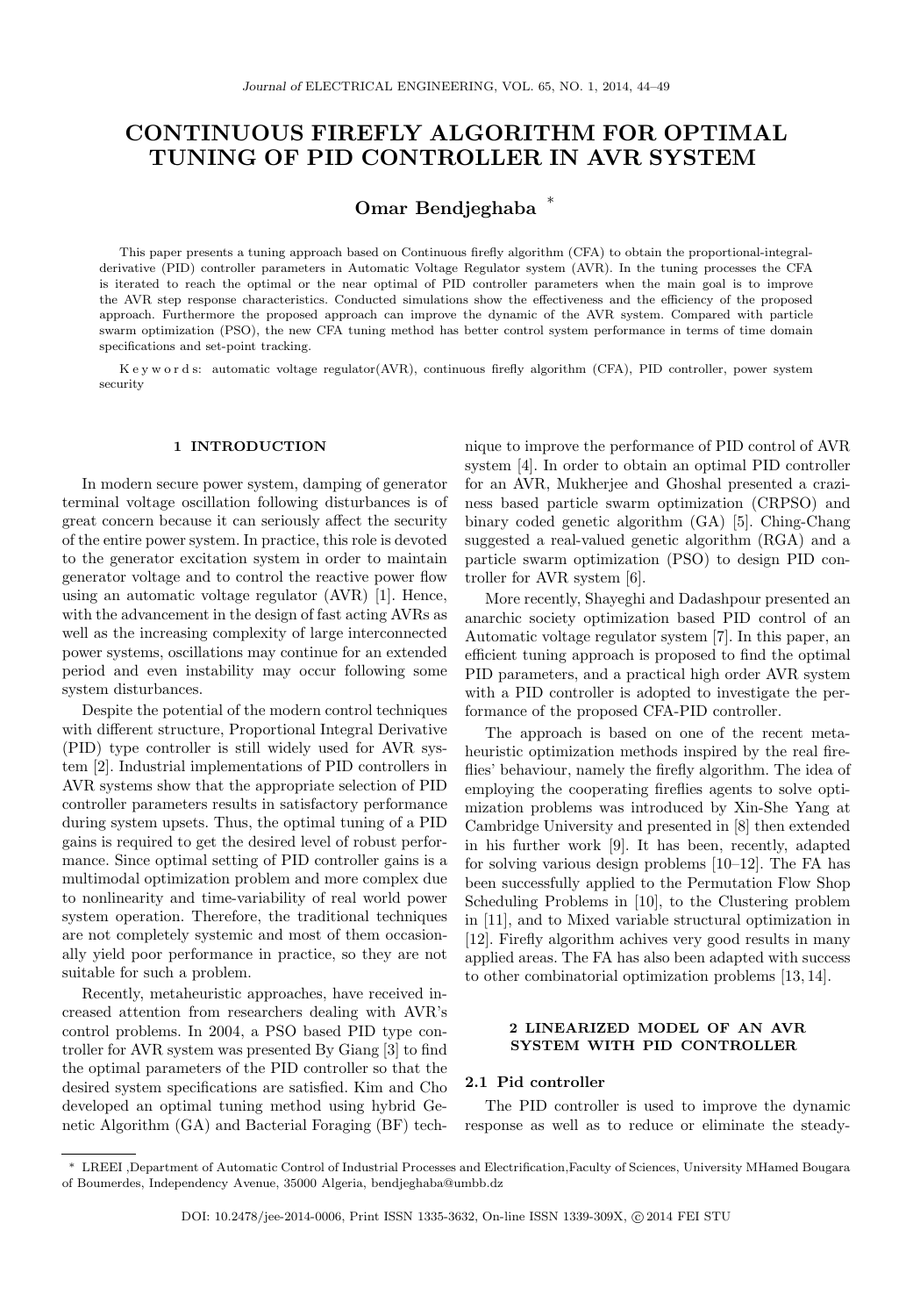

Fig. 1. Real model of an AVR system [1]

state error. The derivative controller adds a finite zero to the open-loop plant transfer function and improves the transient response. The integral controller adds a pole at the origin and increases the system order by one and reduces the steady-state error due to a step function to zero. The PID controller transfer function is done by

$$
G_{PID}(s) = k_P + \frac{k_I}{s} + K_D s. \tag{1}
$$

## 2.2 Linearized model of an AVR

The AVR system contains four main components which are: amplifier, exciter, generator, sensor. Thus, the real model of such system is depicted in Fig. 1 [1].

In order to model the four aforementioned components and determine their transfer functions. Each component must be linearized taking into account the major time constant and ignores the saturation or other nonlinearities. The approximate transfer functions of these components may be represented, respectively, as follows [3].

#### • Amplifier model

The amplifier is represented by a gain  $K_a$  and a time constant  $\tau_a$ , and the transfer function is

$$
\frac{V_R(S)}{V_e(S)} \frac{K_a}{1 + \tau_a S}.
$$
 (2)

• Exciter model

In the simplest form, the transfer function of a modern exciter may be represented by a single time constant  $\tau_e$ and a gain  $K_e$ :

$$
\frac{V_{F(S)}}{V_R(S)} = \frac{K_e}{1 + \tau_e S}.
$$
\n(3)

The time constant of modern exciters are very small.

• Generator model

In the linearized model, the transfer function relating the generator terminal voltage to its field voltage can be represented by a gain  $K_q$  and a time constant  $\tau_q$  and the transfer function is

$$
\frac{V_t(S)}{V_F(S)} = \frac{K_g}{1 + \tau_g S}.
$$
\n<sup>(4)</sup>

These constants are load-dependent

• Sensor model

The sensor is modeled by a simple first order transfer function, given by

$$
\frac{V_s(S)}{V_t(S)} = \frac{K_s}{1 + \tau_s S}.
$$
\n<sup>(5)</sup>

Utilizing the above models, the AVR block diagram compensated with PID is shown in Fig 2.

#### 3 BASICS OF FIREFLY ALGORITHM

Continuous Firefly Algorithm (CFA) is a nature inspired algorithm, which is based on the flashing light of fireflies. In fact, the algorithm has three particular idealized rules which are based in real on some major flashing characteristics of real fireflies [8]. These are the following: (1) all fireflies are unisex, and they will move towards more attractive and brighter ones regardless their sex. (2) the degree of attractiveness of a firefly is proportional to its brightness which decreases as the distances from the other fireflies increases. (3) If there is no brighter or more attractive firefly then a particular one, then it will move randomly. For an optimization problem, the flashing light is associated with the fitness function in order to obtain efficient optimal solutions. The main steps of standard



Fig. 2. Block diagram of an AVR system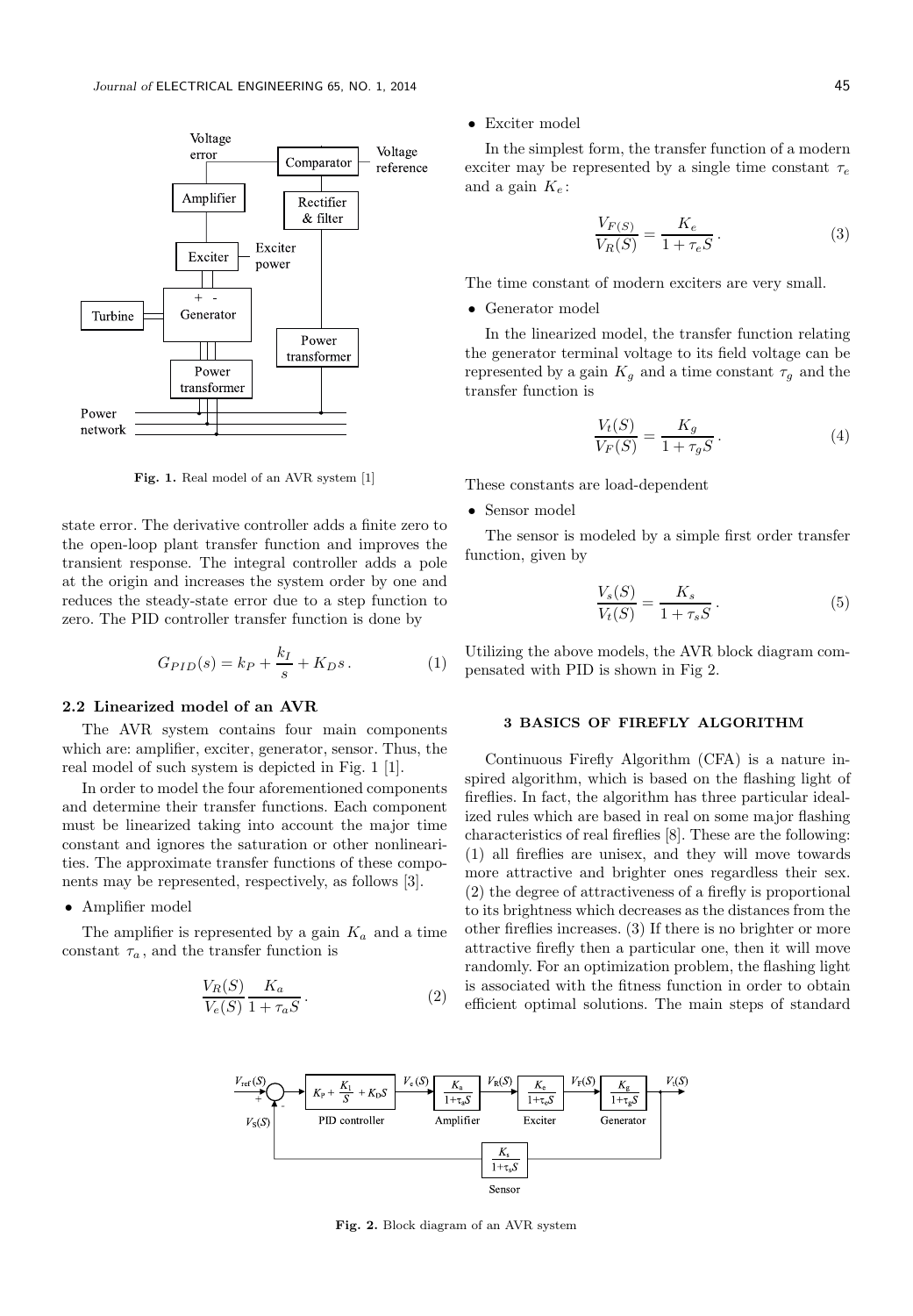

Fig. 3. Block diagram of an AVR system with CFA-PID controller

Table 1. Pseudo code of the CFA Metaheuristic

```
Procedure of the CFA Metaheuristic
Begin;
Initialise algorithm parameters;
Define the objective function of f(x), where x = (x_1, \ldots, x_d)^\topGenerate the initial population of fireflies or x_i ( i = 1, 2, \ldots, n)
Determine the light intensity of I_i at x_i via f(x_i)While (t < Max Gen)For i = 1 to n (all n fireflies);
For j = 1 to n (n fireflies)
if (I_i > I_i), move firefly i towards j;
         endif
Attractiveness varies with distance r via Exp[-\gamma r^2];
Evaluate new solutions and update light intensity;
End for j;
End for i;
Rank the fireflies and find the current best;
End while;
Postprocess results and visualisation;
End procedure;
```
continuous firefly algorithm are given by the pseudo code shown in Tab. 1

When searching for solutions the fireflies use two main procedures: attractiveness and movement, which are defined as follows [8, 9].

## • Attractiveness

The form of the attractiveness function of a firefly is the following monotonically decreasing function

$$
\beta(r) = \beta_0 \exp(-\gamma r^m) \quad \text{with} \quad m \geq 1 \tag{6}
$$

where r is the distance between any two fireflies,  $\beta_0$  is the initial attractiveness at  $r = 0$ , and  $\gamma$  is the absorption parameter which controls the decrease of the light intensity.

The distance  $r$  between any two fireflies  $i$  and  $j$  at position  $x_i$  and  $x_j$ , respectively, can be defined as a Cartesian or Euclidean as follows

$$
r_{ij} = \sqrt{\sum_{k=1}^{d} (x_{i,k} - x_{j,k})^2}
$$
 (7)

where  $x_{i,k}$  is the  $k^{\text{th}}$  component of the spatial coordinate  $x_i$  of the  $i^{\text{th}}$  firefly and d is the dimensions number.

#### • Movement

The movement of a firefly  $i$  which is attracted by a brighter firefly  $j$  is given by

$$
x_i = x_i + \beta_0 e^{-\gamma r_{ij}^2} (x_j - x_i) + \alpha (rand - \frac{1}{2}) \tag{8}
$$

where the first term is the current position of a firefly, the second term is used for considering a firefly's attractiveness to light intensity seen by adjacent fireflies, and the third term is used for the random movement of a firefly in case there are not any brighter ones. The coefficient  $\alpha$  is a randomization parameter determined by the problem of interest, while rand is a random number generator uniformly distributed in the space [0,1].

## 4 IMPLEMENTATION OF CFA–PID CONTROLLER

In this paper, a PID controller using CFA was proposed to improve the dynamic of an AVR system. The block diagram of a practical AVR system using CFA-PID is shown in Fig. 3.

## 4.1 Fitness function definition

To improve the step transient response of an AVR system, the main goal of the proposed CFA-PID controller is to adjust optimally as fast as possible the PID controller parameters by minimization of predetermined fitness function. In time domain, the fitness (objective function) can be formed by different performance specifications such as the integral of time multiplied by absoluteerror value (ITAE), rise time, settling time, overshoot and steady state error. In this paper and for the purpose of comparison, the following performance function is used [6]

$$
F(K) = ITAE((1 - e^{\rho})(M_p + E_{ss}) + e^{\rho}(T_s - T_r))
$$
 (9)

where  $K = [K_P, K_I, K_D]$  is a parameter set of PID controller,  $\rho$  is a weighting factor, ITAE,  $M_p$ ,  $E_{ss}$ , T<sub>s</sub> and  $t_r$  are respectively the integral of time multiplied by absolute-error value, the maximum overshoot, the steady state error, the settling time and the rising time of the performance criteria in the time domain.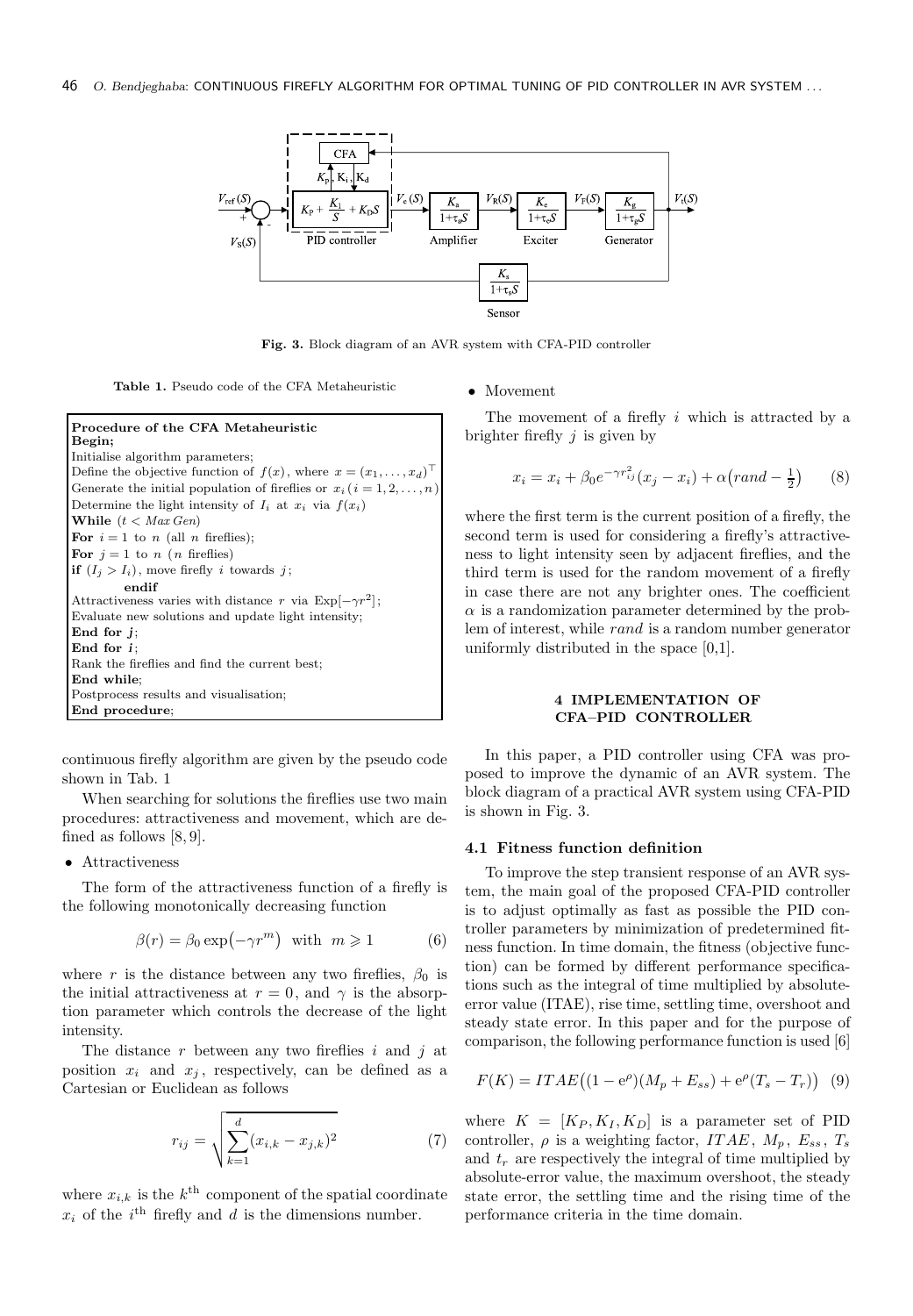

Fig. 4. Flow chart of the proposed CFA-PID controller

Table 2. CFA parameters values

| Parameter | designation            | value     |
|-----------|------------------------|-----------|
| n         | number of fireflies    | 20        |
| $\alpha$  | randomness             | .15       |
| $\beta_0$ | Initial Attractiveness | $\cdot$ 1 |
| $\gamma$  | Absorption coefficient | 1         |
|           | Weighting factor       | 0.9       |
| пq        | generation number      | 100       |

## 4.2 CFA-PID mechanism in AVR system

Similarly to other metaheuristics optimization methods, firefly algorithm generates initial random population of feasible candidate solutions. All fireflies of the population are handled in the solution search space with the aim to guide the search to the best location in the search space using their flashing light (Fitness) and randomness. Each firefly in the population moves in the three-dimensional (PID parametres) search space with an attractiveness which is dynamically updated based on the knowledge of the firefly and its neighbours. In this paper and conversely to the standard CFA, We note that the randomness factor is iteratively reduced in order to accelerate the algorithm convergence according to this equation

$$
\alpha_{t+1} = \alpha_t \delta e^{\sqrt{t}} \tag{10}
$$

where t is the iteration counter,  $\delta$  is a positive weighting factor.

Applying this search mechanism over the iterations, the CFA find looks for the optimal set of PID parameters, while minimizing the fitness function. The flow chart of the proposed CFA for PID tuning is shown in Fig. 4.

## 5 SIMULATION RESULTS

The proposed approach is implemented in MATLAB language on the Pentium-4 dual core 1.66 GHz PC. The determination of the approach control parameters is a significant problem for the CFA implementation. However, there is no formal methodology to solve the problem because different value-combinations of the parameters result in different performance of the approach. Regarding this, we have performed our parameters in such a way that we have not to update their values whenever we change the test system. In fact, preliminary numerical tests were used to set the values of the parameters and the best obtained ones are presented in Tab. 2

To investigate the efficiency and the performance of the proposed approach, a practical high-order AVR system ,as shown in Fig. 4, was tested. The parameters of the block diagram are chosen as  $K_a = 10$ ,  $K_e = K_g = K_s =$ 1.0,  $\tau_a = 0.1$  s,  $\tau_e = 0.4$  s,  $\tau_s = 0.01$  s,  $\tau_q = 1.0$  s. Only  $K_a$  is load dependent, where the lower and upper bounds of the PID controller parameters are:  $0 \leqslant K_P \leqslant 1.5$ ,  $0 \leqslant K_I, K_D \leqslant 1.0$ 

In this section, we represent the terminal voltage of the AVR system with and without CFA-PID controller at first. In second, to emphasize the advantage of the proposed CFA-PID method in terms of performance, we have compared the results with the PSO-PID and the RGA-PID literature existing approach's [6] for two different value of the fitness weighting factor.

#### 5.1 AVR terminal voltage step response

The terminal voltage step response of the AVR system without CFA-PID is shown in Fig. 5. In this case the system presents an undesirable oscillatory beahvior. For two fitness weighting factor, the best solutions of the AVR system with CFA-PID are summarized in Tab. 3, and the corresponding step responses are shown in Fig. 6. The curves indicate clearly that the system response is greatly improved by introducing the CFA-PID.

For the considered weighting factors, the CFA-PID parameters searching process and the convergence characteristics graphs are given in Figs. 7 and 8, respectively. As we can see from these characteristics, the approach reaches a satisfactory value without much fluctuation after 50 iterations.

## 5.2 Comparison with PSO-PID controller

For the purpose of comparison, the PSO-PID controller parameters are the same as in [6].The terminal voltage step responses of the AVR system controlled by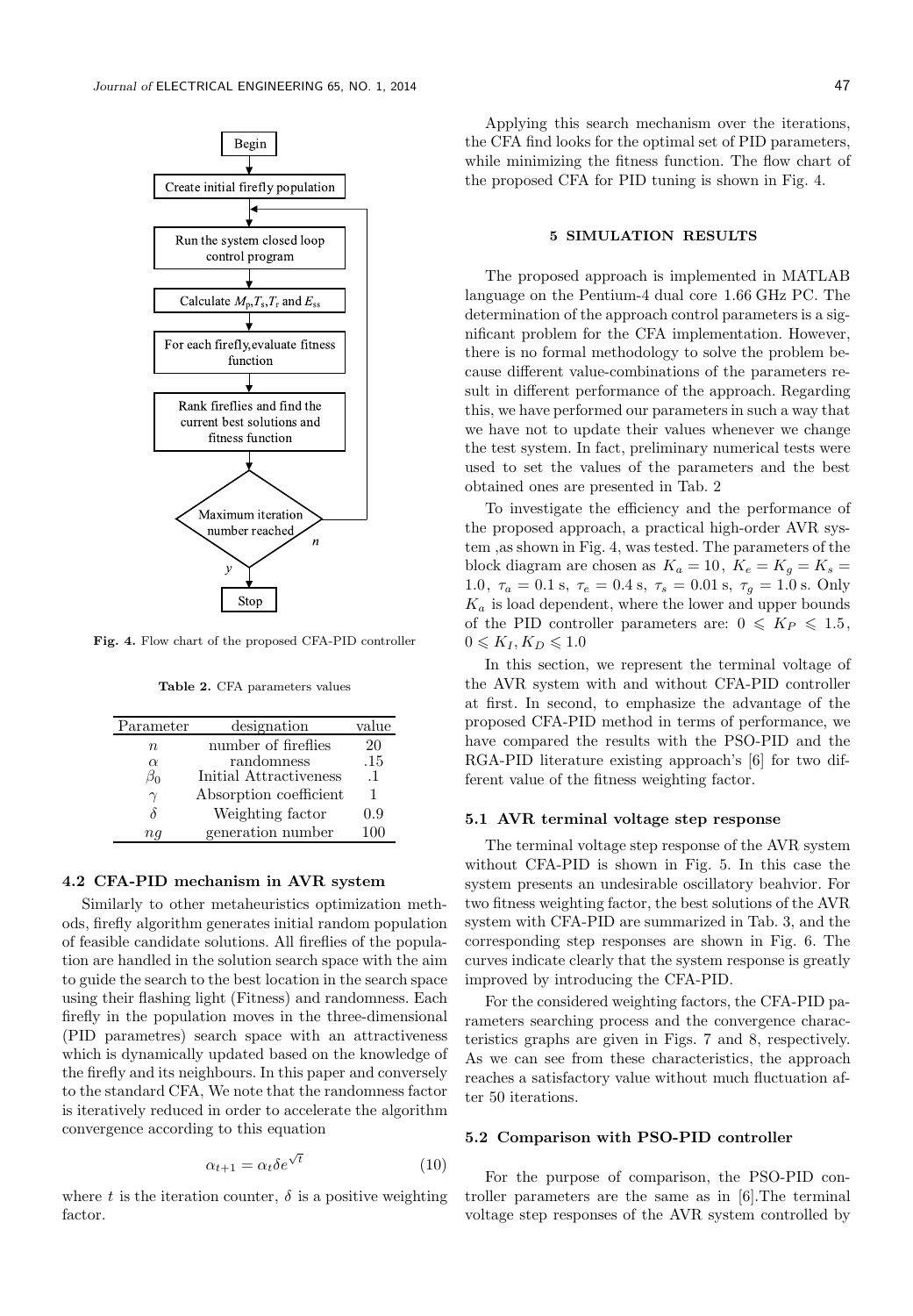

Fig. 5. Terminal Voltage step response of AVR system without PID controller



Fig. 6. Terminal Voltage step response of AVR system with CFA-PID controller



Fig. 7. CFA-PID parameters searching process over iterations: (a)  $-\rho = 1$ , (b)  $-\rho = 1.5$ 





Fig. 8. Convergence characteristics of CFA-PID controller Fig. 9. Terminal Voltage step response of AVR system with CFA-PID and PSO-PID controllers

PSO-PID controller and CFA-PID controller are shown in Fig. 9. The controller parameters and performance indices in the time domain are listed in Tab. 4.

It is observed in Fig. 9 that the CFA-PID controller has better setpoint tracking compared to PSO-PID controller. From Tab. 4, it can be stated, that the terminal voltage step response of the AVR system controlled by CFA-PID controller has smaller rising time and settling time for both weighting factor.

#### 6 CONCLUSION

This paper introduced a novel approach based on continuous firefly algorithm (CFA) for tuning the PID controller parameter in an AVR system. The obtained results through simulation experiments on a practical high order AVR system shows that the proposed method can perform an efficient search for the optimal PID controller parameters. Furthermore, the simulation results demon-